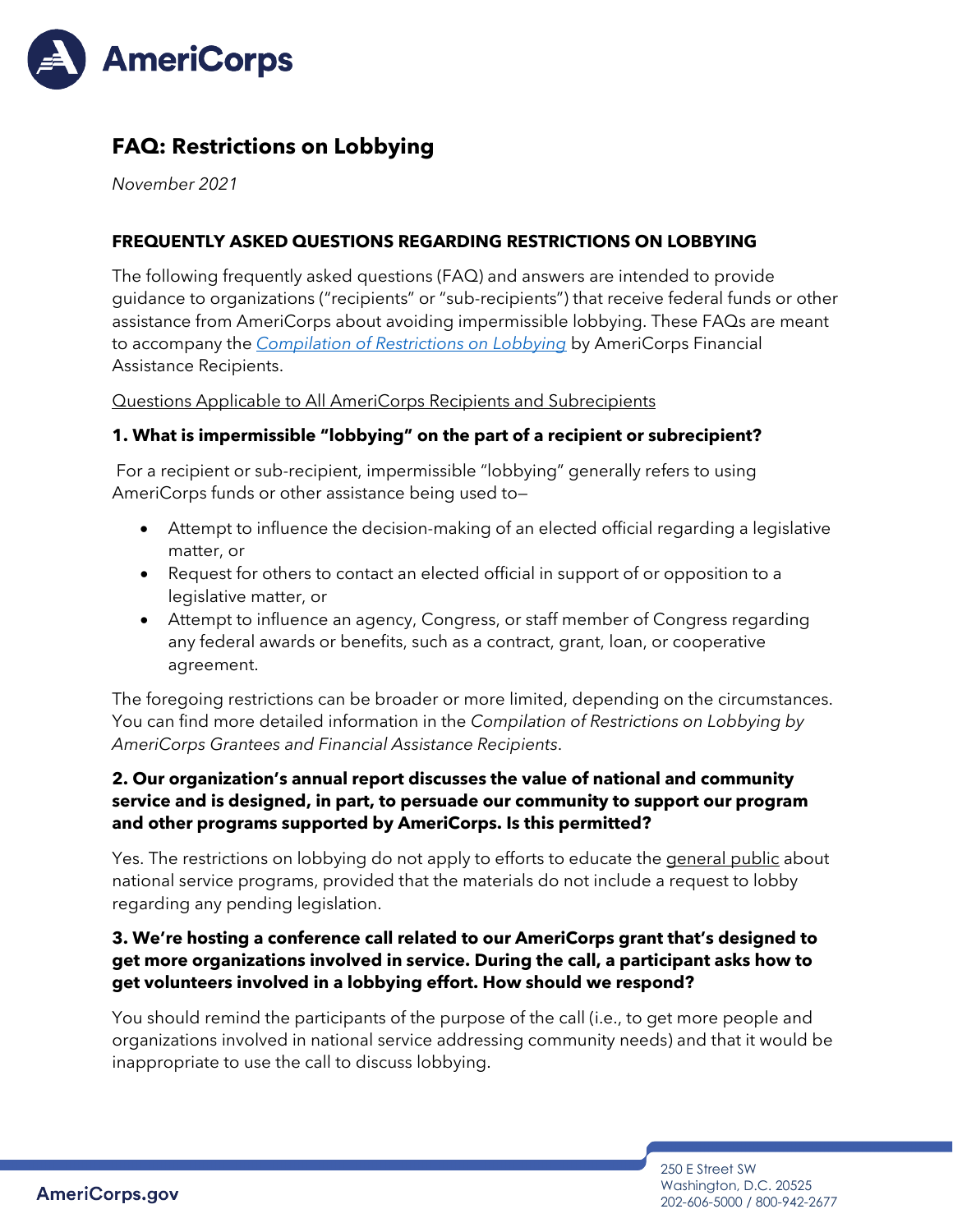

### **4. How can I properly use AmeriCorps funding to interact with elected officials? I am an employee of an AmeriCorps-funded program and my compensation is directly charged (in whole or in part) to our CNCS grant (as either Federal share or matching funds).**

You and your program may host an elected official for informational and educational purposes, such as inviting the elected official for an informational tour of the project, a coordinated grant announcement, an opportunity to hear member/volunteer impact stories (but see the specific questions below applicable to AmeriCorps members and Senior Corps volunteers), or other presentations of factual information related to your program. Your presentation must remain informational and focus on topics directly related to your organization's service under a grant program, including your community impact. However, you may not use federal or matching funds or other AmeriCorps assistance (e.g., the services of members or volunteers) to make any legislative requests.

### **5. What if, during such a visit by an elected official, they make an unexpected announcement that they have decided to co-sponsor legislation to support national service?**

Again, your organization may properly host an informational site visit for an elected official focusing on topics directly related to your organization's service under an AmeriCorps program. The fact that the elected official independently, and without any prompting or prior coordination by you, decides to announce that they are co-sponsoring legislation does not make the presentation impermissible. However, you should not respond to or elaborate on the announcement during the event.

# **6. What if an elected official tells me that they want to arrange a visit to announce their sponsorship or support of a legislative action that would benefit AmeriCorps-funded programs?**

You should advise the elected official of your organization's need to ensure that it does not engage in impermissible lobbying activities, and that such a staged announcement may create the impression that your program is engaged in lobbying. Your organization can participate in the announcement, but no costs can be charged to your grant, and you may not reference that your organization is a recipient of AmeriCorps funding.

# **7. I work for a nonprofit organization or institution of higher education that receives AmeriCorps grant funds. What are the restrictions on lobbying under our AmeriCorps grant award? For instance, may I use grant funds to visit elected officials in Washington, D.C., our State capitol or elsewhere?**

The threshold question is whether the costs of such a trip would be a reasonable and necessary for the performance of your AmeriCorps grant award, and be allocable to the award, under OMB Cost Principles [\(2 C.F.R. Part 200,](http://www.gpo.gov/fdsys/pkg/CFR-2014-title2-vol1/pdf/CFR-2014-title2-vol1-part200.pdf) Subpart E). Any cost which was specifically included within your approved grant budget has been pre-approved as being reasonable and necessary. However, the burden is on the grantee to demonstrate that any particular cost is allowable according to the Cost Principles, and AmeriCorps makes the final determination. That determination is going to depend on a number of factors, such as how much it costs to make the trip, and whether or not the trip is in response to a specific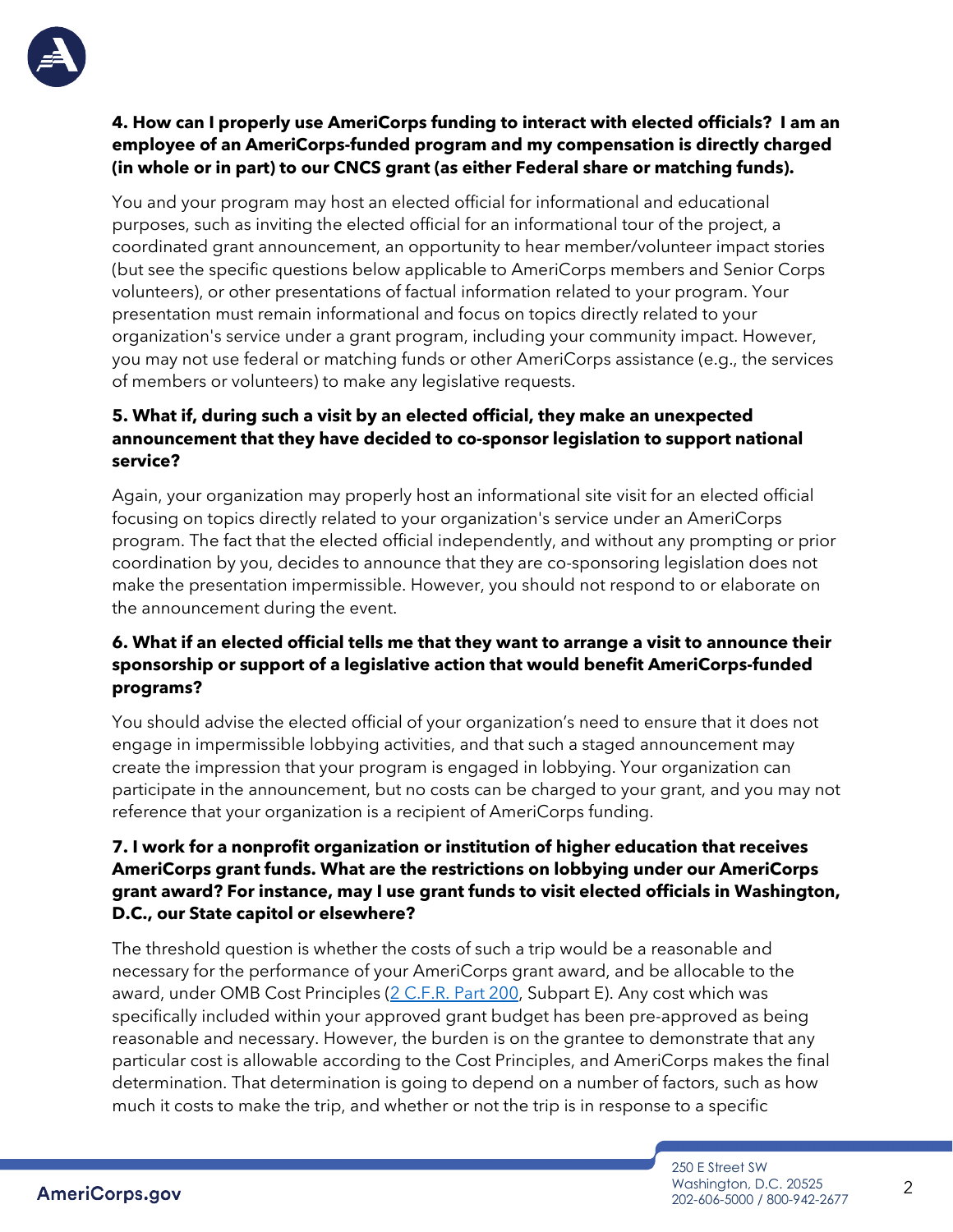

<span id="page-2-1"></span>**AmeriCorps.gov** 

invitation. While a very low-cost trip to a local office of an elected official will likely be allowable, a trip to Washington D.C. that was initiated by your organization will almost never be allowable. It's always best to discuss any question with your AmeriCorps program officer or grants officer.

Beyond the threshold question, OMB Cost Principles place additional restrictions on nonprofits and educational institutions. Those additional restrictions specifically disallow costs for influencing enactment or modification of any pending federal or state legislation, including legislative liaison activities. *See* [2 C.F.R. §200.450.](http://www.ecfr.gov/cgi-bin/text-idx?SID=e86270dcaf43acb652a18da10dca2a8c&mc=true&node=pt2.1.200&rgn=div5%20-%20se2.1.200_1450#se2.1.200_1450) Keep in mind that such restrictions apply generally, not just to travel to visit legislative officials. Excepted from such restrictions are:

- Factual presentations on topics related to the performance of a grant in response to a documented request made by the Member of Congress or legislative body; $^{\scriptscriptstyle 1}$  $^{\scriptscriptstyle 1}$  $^{\scriptscriptstyle 1}$
- Any lobbying in order to influence state legislation in order to directly reduce the cost, or to avoid material impairment of the nonfederal entity's authority to perform the grant; $^2$  $^2$
- Any activity specifically authorized by statute to be undertaken with funds from the federal award; and
- Other activities exempted from the definition of lobbying or influencing legislation, such as (i) nonpartisan analysis, study, or research reports, and examinations; (ii) discussions of broad social, economic and similar problems; or (iii) information provided upon request by a legislator for "technical advice and assistance".

### **8. I work for a state or local government agency that receives AmeriCorps grant funds. What are the restrictions on legislative lobbying under our AmeriCorps grant award?**

The OMB Cost Principles (2 CFR Part 200, Subpart E) do not explicitly prohibit state and local governments from charging costs to federal grants for lobbying activities. However, costs charged to AmeriCorps grants to state or local agencies are subject to the same threshold considerations discussed in the context of trips to visit elected officials, above. In essence, no costs may be charged to AmeriCorps grants to the extent that the state or local government is engaging in lobbying activities. You should direct any specific question on this point to your AmeriCorps program officer or grants officer.

In addition, you should remember that the broader restrictions on lobbying activities for nonprofit organizations and institutions of higher education will apply to sub-awards that are made by states or local governments (i.e., when a state or local government is a subrecipient).

<span id="page-2-0"></span><sup>&</sup>lt;sup>1</sup> Under this exception, the costs for travel, lodging or meals are unallowable under OMB Cost Principles unless they are incurred to offer testimony at a regularly scheduled Congressional hearing pursuant to a written request for such presentation made by the Chairman or Ranking Minority Member of the Committee or Subcommittee conducting the hearings. See 2 C.F.R. §200.450(c)(2)(i). However, because of the certain restrictions in the National and Community Service Act of 1990, such activities cannot be performed by AmeriCorps members.

 $2$  The term "technical advice and assistance" is specifically defined by section 4911(d)(2) of the Internal Revenue Code and 26 CFR 56.4911-2(c)(1-(c)(3).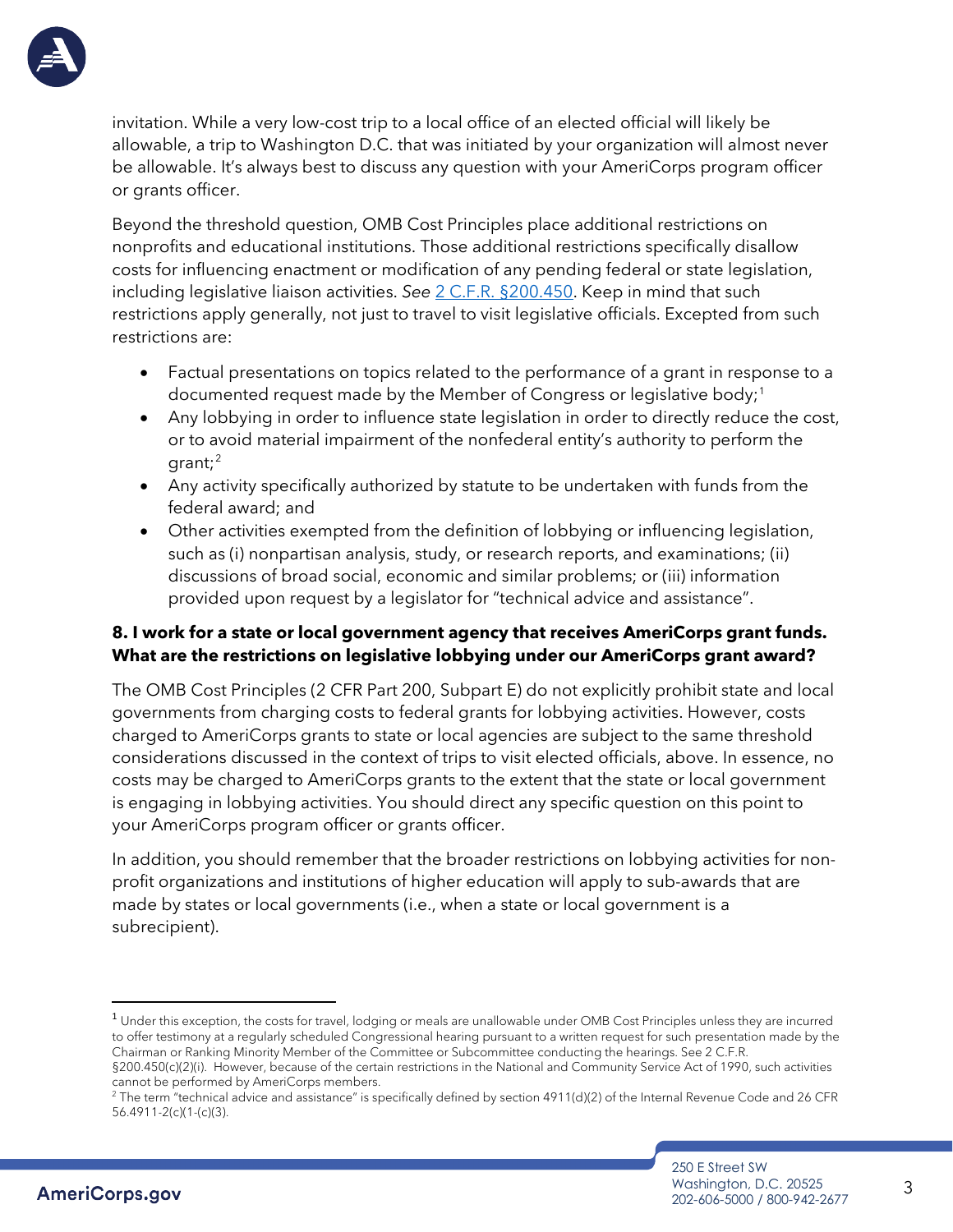

Finally, there may be laws specific to your State or local government which limit your lobbying activity. You should check with your State or local officials (as applicable) to make sure you are aware of all applicable restrictions.

# **9. I periodically travel to Washington, D.C., my state capitol or elsewhere to educate our elected officials about our organization's achievements. What happens if AmeriCorps determines that the costs of my visits are not reasonable and necessary expenses for the performance of our grant award?**

If AmeriCorps determines that the costs are not reasonable and necessary under the OMB Cost Principles, the costs would be disallowed as expenses charged to the grant award, and your organization would not be reimbursed for them. This could also result in your organization having to return funds to AmeriCorps.

# **10. While I am in Washington, D.C. attending a grant-related conference, and where the cost of the travel is being charged to my federal grant, can I visit my elected officials during a break in the conference?**

Yes, so long as such a visit is incidental to your primary purpose in traveling to Washington, D.C. (e.g. a meet-and-greet to your elected representative's office for a photo opportunity). Also, while local travel expenses, including ground transportation to the attend the conference may be charged to the grant, don't charge the cab fare to visit any elected official to your grant!

# **11. Can I lobby on issues related to national service and/or AmeriCorps's programs when I am not on "AmeriCorps time"?**

Yes. The restrictions on lobbying only apply to the use of Federal award funds (including matching funds) to engage in lobbying. However, you must document that any lobbying is done during the time that is not being charged to your AmeriCorps grant.

# **12. If a particular activity is not specifically disallowed under the OMB Cost Principles (2 C.F.R. Part 200, Subpart E) or under my grant terms, does that mean the cost is allowed?**

Not necessarily. While OMB's Cost Principles (found in 2 C.F.R. Part 200, Subpart E) set both general and certain specific criteria for when costs are allowable, they do not authorize any specific cost or expenditure; they merely limit the allowability of certain types of costs or expenditures. The burden is on the recipient to demonstrate that any particular cost is allowable according to the factors listed at 2 C.F.R. §200.403. This means that the recipient must be able to show that the cost is consistent with the approved budget and properly chargeable to the grant as reasonable and necessary—not merely that it is not on the list of disallowed costs. Allowability is ultimately a determination made by AmeriCorps.

# **13. I work for a non-profit organization that is an AmeriCorps VISTA sponsor. Doesn't the Domestic Volunteer Service Act (DVSA) give programs, in certain limited circumstances, specific statutory authority to lobby concerning appropriations or authorization legislation?**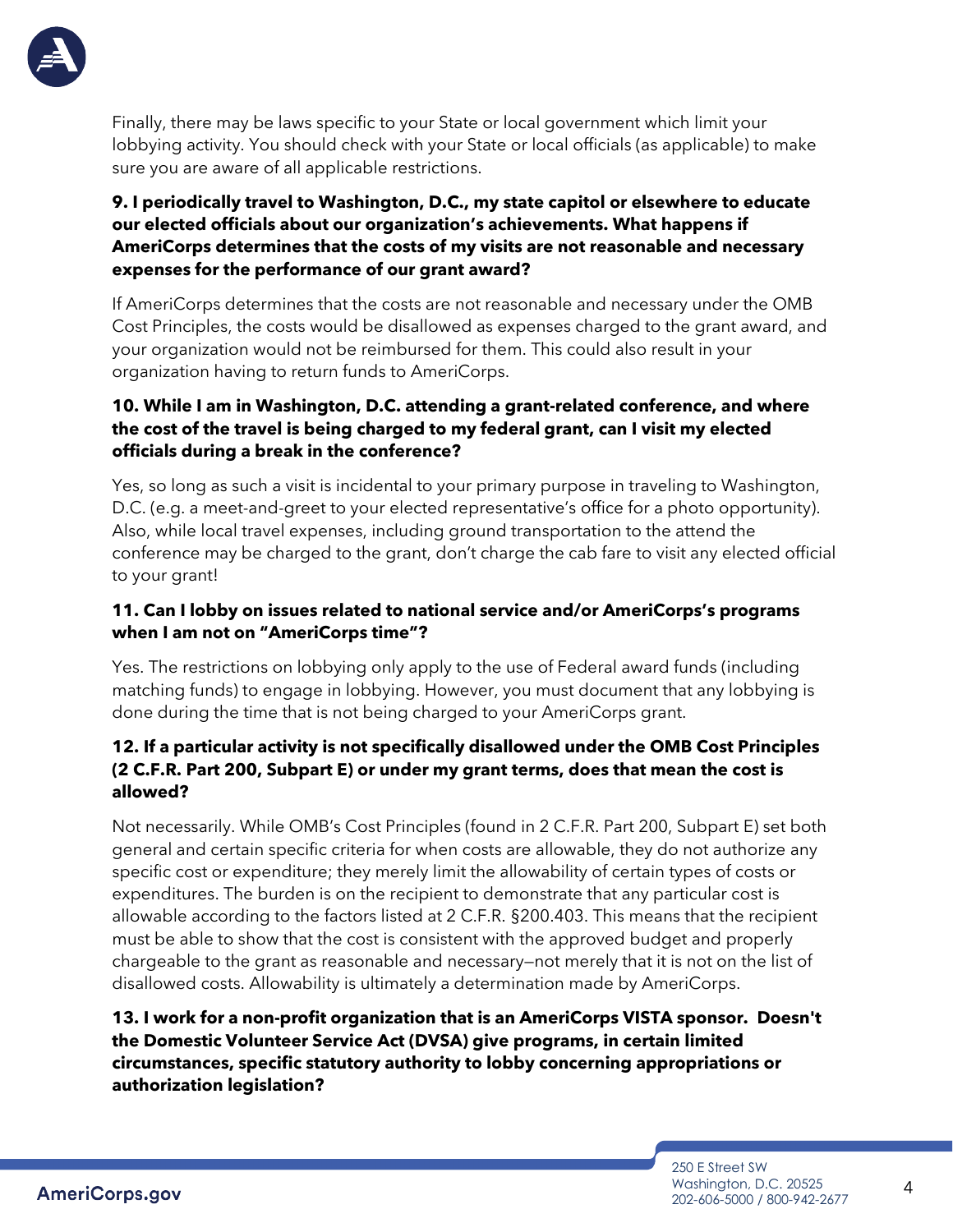

You are right about the authority in the DVSA as it applies to both VISTA sponsors and AmeriCorps Seniors grantees. But DVSA programs are currently subject to a superseding proviso in their annual appropriations statute which prohibits the use of appropriated funds to engage in any activity that is designed to influence legislation or appropriations pending before the Congress, any State legislature, or local legislative body.

### **14. I am a Project Director at a Senior Corps sponsor organization, and my annual salary at the organization is paid with AmeriCorps Seniors grant funds. May I, as part of my official duties, post a communication on my organization's social media site encouraging the local community to contact members of the state legislature to pass legislation that would expand and benefit our organization's vital programs?**

No, neither you, nor any other grant-funded staff of your organization, nor any Senior Corps volunteers may post communications on your organization's social media site as that would constitute impermissible lobbying. As discussed above, Senior Corps volunteers and grantfunded staff are strictly prohibited from engaging in lobbying as part of their service or grantfunded activity. AmeriCorps funds may not be used to engage in any lobbying activities. Lobbying includes any attempt to influence the decision-making of an elected official on a legislative and a request for others to contact an elected official in support of or opposition to a legislation. Therefore, posting a communication on your organization's social media site encouraging members of the local community to contact members of the state legislature to pass legislation clearly constitutes lobbying, and, for the reasons discussed above, is prohibited.

#### Questions Applicable to State Service Commissions

### **1. I am the Executive Director of my State's Commission on National and Community Service. Can I lobby on issues related to national service or AmeriCorps programs?**

The OMB Cost Principles (2 CFR Part 200, Subpart E) do not explicitly prohibit state and local governments from charging costs to federal grants for lobbying activities. However, all costs charged to AmeriCorps awards must still be reasonable and necessary for the performance of your AmeriCorps award and be allocable to the award under OMB Cost Principles. As discussed above, the burden is on your organization to demonstrate that any particular cost is allowable according to the factors listed at 2 C.F.R. § 200.403, and AmeriCorps makes the ultimate determination. You should direct any specific question on this point to your AmeriCorps program officer or grants officer.

### **2. I have been appointed by the Governor of my State as a member of my State's Commission on National and Community Service. Can I lobby on issues related to national service or AmeriCorps programs?**

Yes, you can contact Congress to lobby about AmeriCorps programs and funding so long as you are not receiving any federal travel expense reimbursements or per diem for your service as a member of a State Commission, and not charging your time to any federal award.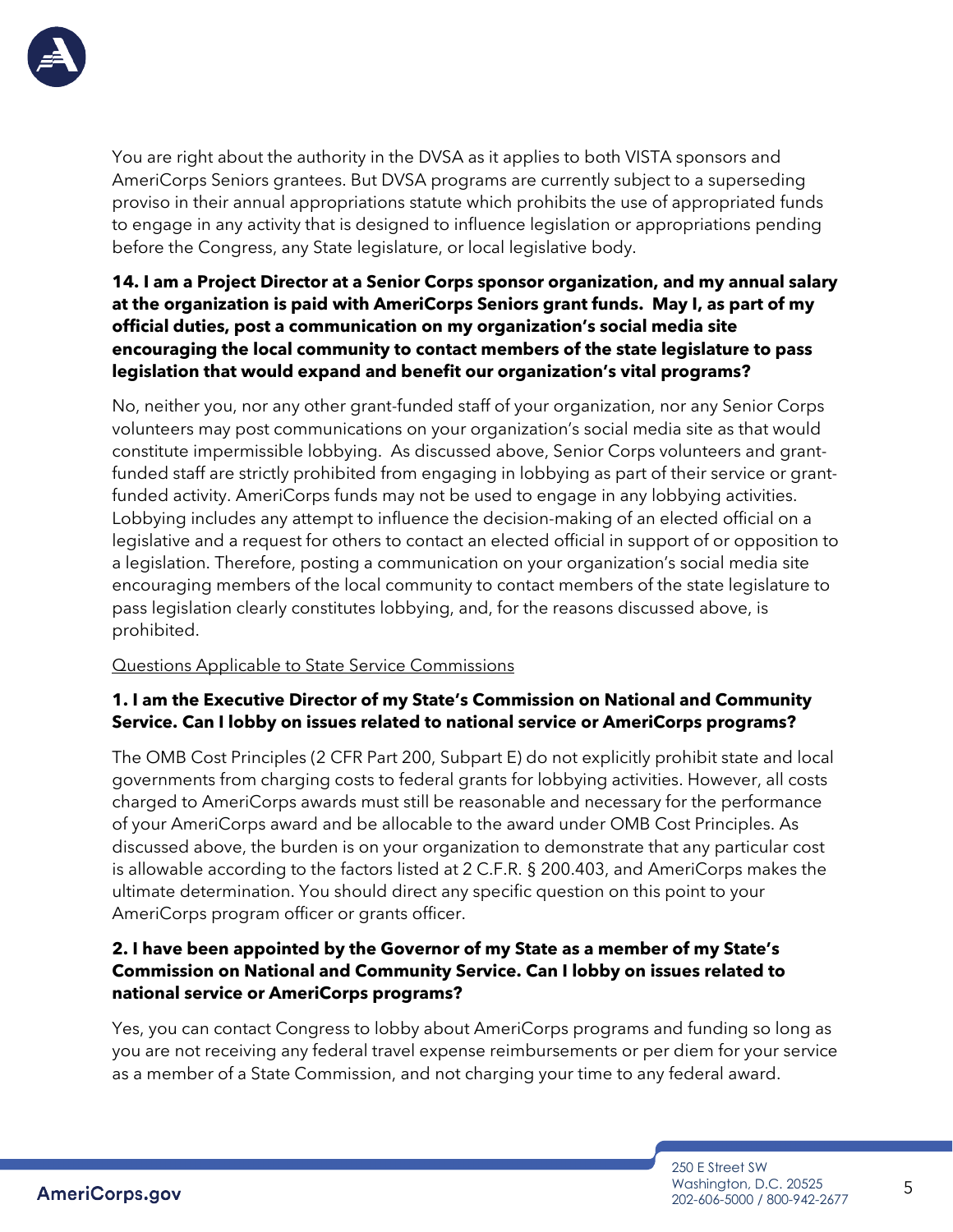

However, at any time when you are being reimbursed for travel expenses (including per diem) for your service as a member of a State Commission, you are subject to the restrictions on state and local government employees (as discussed above), and you may not ask others to contact Congress to support AmeriCorps programs.

Questions Applicable to AmeriCorps State and National Members, Vista Members, and AmeriCorps Seniors Volunteers

### **1. Can an AmeriCorps member or an AmeriCorps Seniors volunteer be part of a group that takes a trip to meet with elected officials so long as the member or volunteer only gives an informational or factual presentation on topics related to the performance of a grant?**

Maybe. Like the other trips discussed above, the threshold issue is whether the costs of the trip would be reasonable and necessary for the performance of your AmeriCorps award and be allocable to the award under OMB Cost Principles (2 C.F.R. Part 200, Subpart E). If the cost of the trip is generally allowable, then an AmeriCorps member or a Senior Corps volunteer may present information about their programs, projects, and impact stories with elected officials.

However, the National and Community Service Act of 1990 (NCSA) prohibits the "use" of AmeriCorps State and National members in any attempt to influence legislation. Also, the Domestic Volunteer Service Act of 1973 (DVSA) prohibits AmeriCorps VISTA members and AmeriCorps Seniors volunteers from being used to influence the passage or defeat of legislation or proposals. Even if the AmeriCorps member or the AmeriCorps Seniors volunteer is not on "on duty" (i.e., not accumulating service or training hours, or not receiving a stipend) and only provides a factual presentation about the impact of their service, their participation in a meeting where prohibited lobbying activity occurs will be in violation of the NCSA or the DVSA.

### **2. When does "lobbying activity" occur in a meeting with elected officials, and how can I make sure that it does not happen in a meeting involving AmeriCorps members or AmeriCorps Seniors Volunteers?**

"Lobbying activity" occurs during a meeting if someone presents to an elected official (or the elected official's staff) a request to take legislative action or a statement intended to influence a legislative action. It makes no difference whether the statements are made orally or presented (or left behind) in writing. It also makes no difference whether the statements are in support of or oppose the legislation at issue.

### **3. Can we as an organization have our AmeriCorps members or AmeriCorps Seniors volunteers describe the importance and impact of their service and also engage in "lobbying activity" (which is not being charged to the grant) and not violate the restrictions in the NCSA or DVSA?**

As a general rule, your organization cannot direct or arrange for an AmeriCorps member or an AmeriCorps Seniors volunteer to engage in lobbying activity even if such activity is done in the context of describing the importance and impact of service and even if the activity is